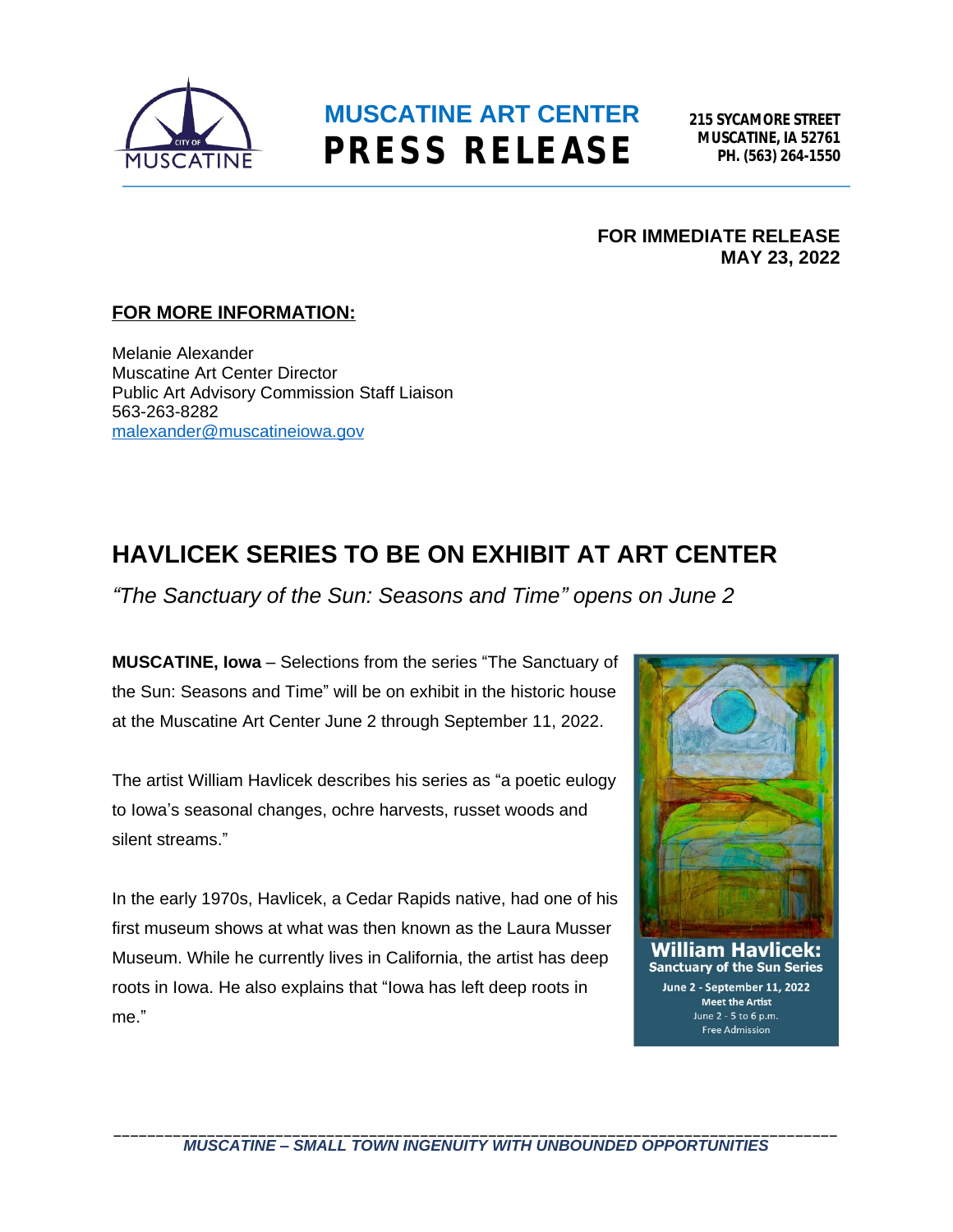

# **MUSCATINE ART CENTER PRESS RELEASE**

The implied landscape forms and colors that are the foundation of Havlicek's work originated in the eloquent Iowa landscape. The title for the exhibition was taken from Psalm 19 and its sacred celebration of the sun and the life that flourishes under its radiant light.

After graduation from Jefferson High School in Cedar Rapids, Havlicek enrolled at the Minneapolis College of Art and Design (MCAD) where he earned a BFA degree in painting. During his junior year of college, he completed a foreign exchange program in Haarlem, Netherlands at Atelier '63, an international Dutch art program that attracted celebrated artists such as Eva Hesse.

The year in Holland planted the seed for an area of interest that eventually resulted in the book, V*an Gogh's Untold Journey*, published in 2010, and an upcoming three-volume set Havlicek is co-authoring about Van Gogh's sister-in-law Johanna Van Gogh Bonger and her key role in bringing his art and letters to the world.

After graduation from MCAD, Havlicek was drafted and worked as an Army psychiatric orderly at Tripler Military Hospital in Honolulu, Hawaii. While on leave, he toured Japan and the Hawaiian Islands. He attended the University of Hawaii at its renowned East/West Center, taking courses in Asian and Islamic art and studying the superb collection at the Honolulu Academy of Art.

Following his military tour, Havlicek enrolled in graduate school at the University of Iowa, earning MA and MFA degrees in painting and art history. As a student, he lived in Kolona, Iowa, in an Amish community and worked part-time as a field hand. His studio was located on the second story of a 19th-century farm house and was immersed in the constant change of seasons on view through the tall windows opening onto massive clouds, wild flowers, dense thickets, and woods.

Graduate school also afforded professional participation in group shows at Laura Musser Museum, Des Moines Art Center, The University of Iowa Art Museum, and Cedar Rapids Art Museum.